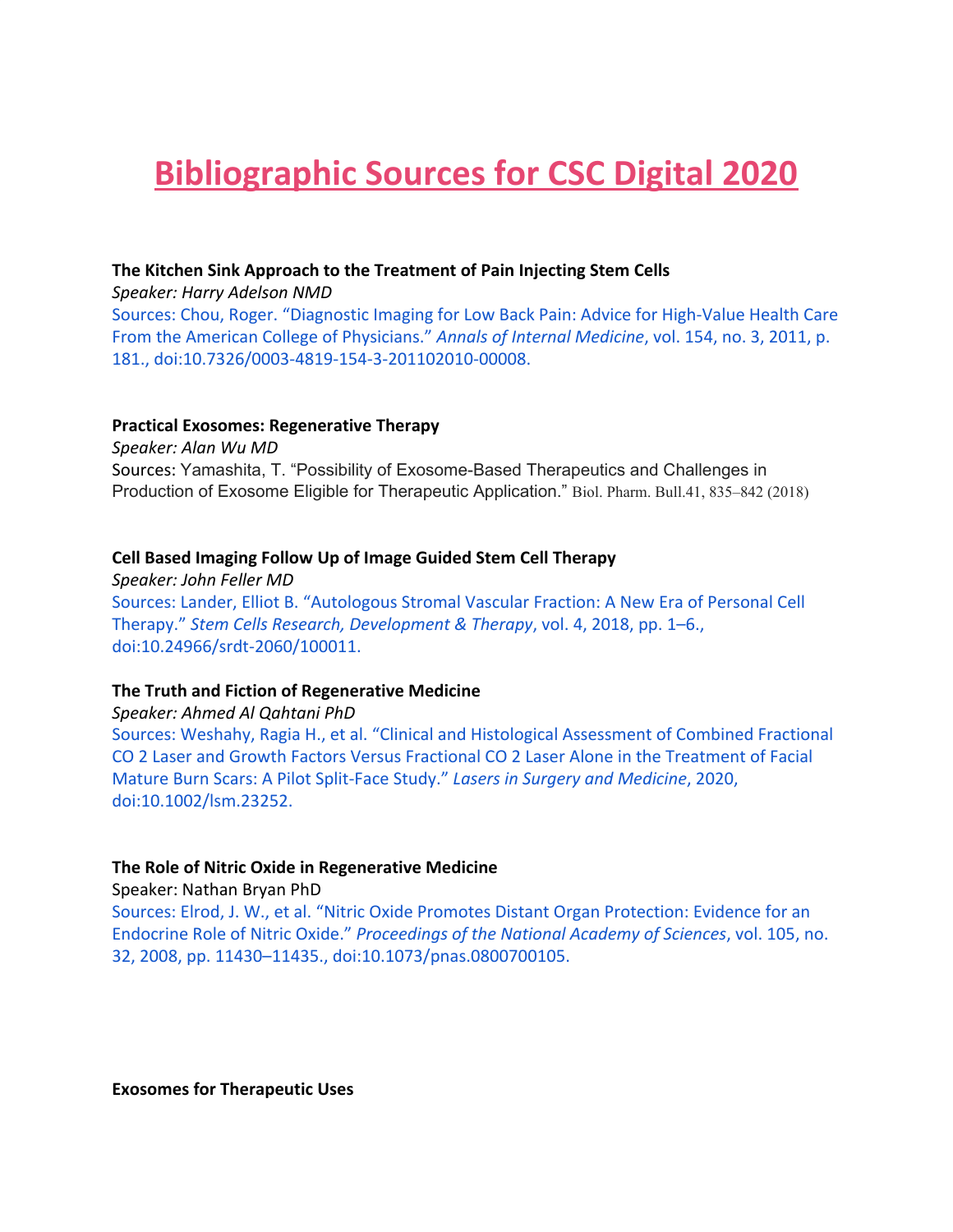Speaker: Duncan Ross PhD

Sources: Zhou, Yueyuan, et al. "MSC-Exosomes in Regenerative Medicine." *Exosomes*, 2020, pp. 433–465., doi:10.1016/b978-0-12-816053-4.00019-5.

#### **Exosomes in Aesthetic and Reconstructive Surgery**

Speaker: Greg Chernoff MD Sources: Chernoff, Greg, et al. "Mesothelial Stem Cells and Stromal Vascular Fraction." *Facial Plastic Surgery Clinics of North America*, vol. 26, no. 4, 2018, pp. 487–501., doi:10.1016/j.fsc.2018.06.009.

# **The Emerging Role of Lipids, Lipid Rafts, and Lipid Metabolism in Stem Cell Regulation and Therapeutic Effect**

*Speaker: Elena Rusyn MD, PhD* Sources: "Lipid Rafts." *SpringerReference*, doi:10.1007/springerreference\_35786.

#### **Synolytics and the Science of Longevity Part 1**

*Speaker: Joseph Cleaver MD*

Sources: Inamoto, I. "Peptide therapeutics that directly target transcription factors." Peptide Science 2019, doe: 10.1002/pep2.24048

# **Nutrigenomics: An Integrated Approach in use with BHRT: Optimizing Estrogen Metabolism and Estrogen Receptor Regulation Optimizes Stem Cell Therapy**

*Speaker: Naina Sachdev MD*

Sources: Gao, Hui, et al. "Genome-Wide Identification of Estrogen Receptor  $\alpha$ -Binding Sites in Mouse Liver." *Molecular Endocrinology*, vol. 22, no. 1, 2008, pp. 10–22., doi:10.1210/me.2007-0121.

# **Biliary Tree Stem/progenitors and Strategies for the Use in Cell Therapies for Hepatic and Pancreatic Diseases**

*Speaker: Lola Reid PhD*

Sources: Cardinale, Vincenzo, et al. "The Biliary Tree—a Reservoir of Multipotent Stem Cells." *Nature Reviews Gastroenterology & Hepatology*, vol. 9, no. 4, 2012, pp. 231–240., doi:10.1038/nrgastro.2012.23.

#### **Autologous Stem Cell Therapy for DM II Research**

*Speaker: Zhi Zeng MD, PhD*

Sources: Memom, B. "Stem Cell Therapy for Diabetes: Beta Cells versus Pancreatic Progenitors." Cells 2020, 9, 283; doe: 103390/cells9020283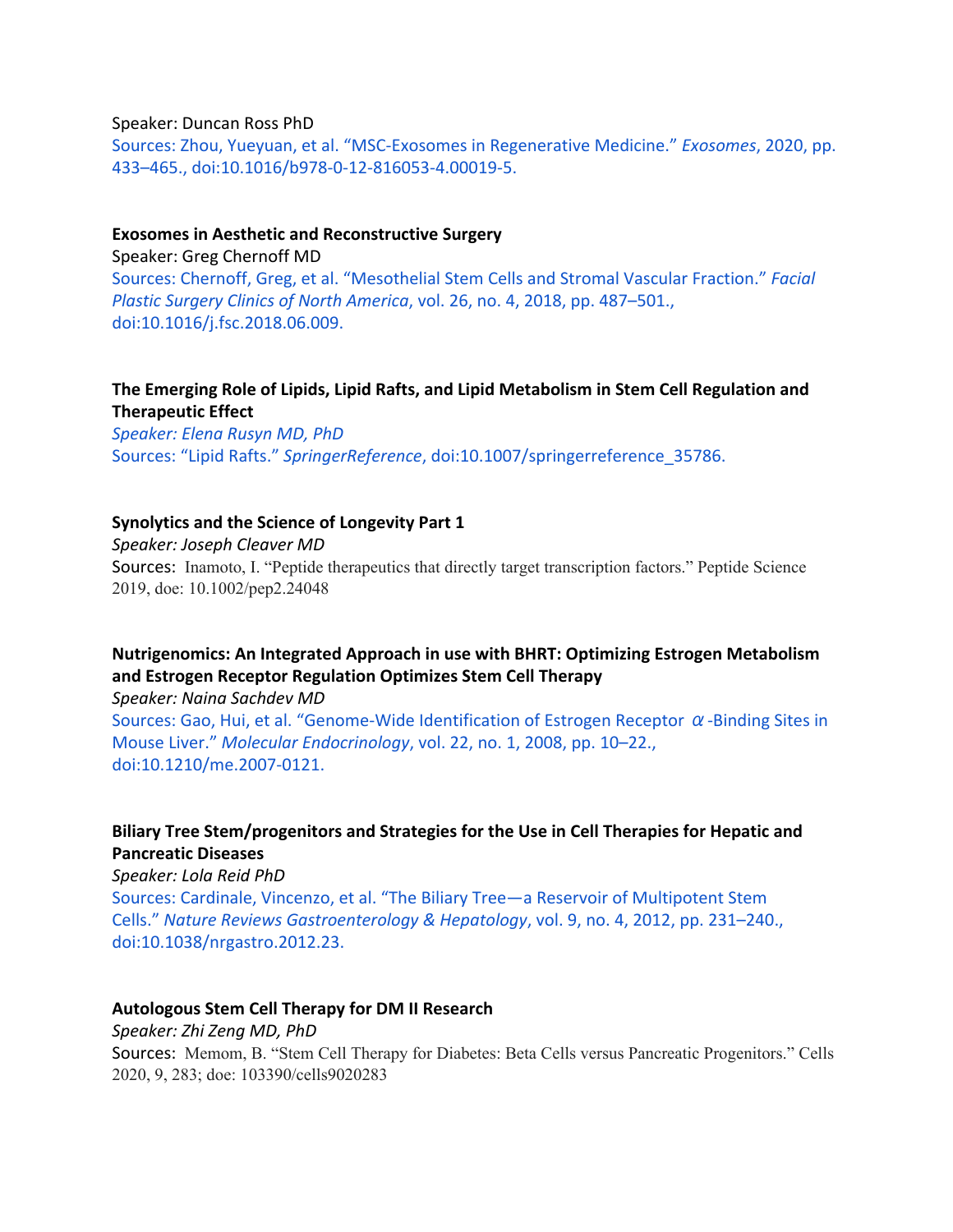#### **SVF in Orthopedics**

*Speaker: Walter O'Brien MD* Sources: Mark, Berman, et al. "Prospective Study of Autologous Adipose Derived Stromal Vascular Fraction Containing Stem Cells for the Treatment of Knee Osteoarthritis." *International Journal of Stem Cell Research & Therapy*, vol. 6, no. 1, 2019, doi:10.23937/2469-570x/1410064. Mitochondrial Transfer and Stem Cell Therapy Speaker: Ilene Ruhoy MD, PhD Sources: Paliwal, Swati, et al. "Regenerative Abilities of Mesenchymal Stem Cells through Mitochondrial Transfer." *Journal of Biomedical Science*, vol. 25, no. 1, 2018, doi:10.1186/s12929-018-0429-1.

#### **My Cells My Choice**

*Speaker: Kristin Comella PhD* Sources: https://www.ecfr.gov

#### **Cells Not Doctors Heal Patients**

*Speaker: Joe Purita MD*

Sources: Purita, Joseph, et al. "Bone Marrow-Derived Products: A Classification Proposal – Bone Marrow Aspirate, Bone Marrow Aspirate Concentrate or Hybrid?" *World Journal of Stem Cells*, vol. 12, no. 4, 2020, pp. 241–250., doi:10.4252/wjsc.v12.i4.241.

#### **The Utilization of a Topical Nitric Oxide Generating Serum in Aesthetics**

*Speaker: Greg Chernoff MD* Sources: Chernoff G. The Utilization of a Topical Nitric Oxide Generating Serum in the Aging Skin Population: A Pilot Study. Ann Plast Reconstr Surg. 2020; 4(2): 1053.

#### **Orthopedic Application of Adipose Derived Stem Cells**

*Speaker: Tom Grogan MD* Mark, Berman, et al. "Prospective Study of Autologous Adipose Derived Stromal Vascular Fraction Containing Stem Cells for the Treatment of Knee Osteoarthritis. International Journal of Stem Cell Research & Therapy, vol. 6, no. 1, 2019, doi:10.23937/2469-570x/1410064